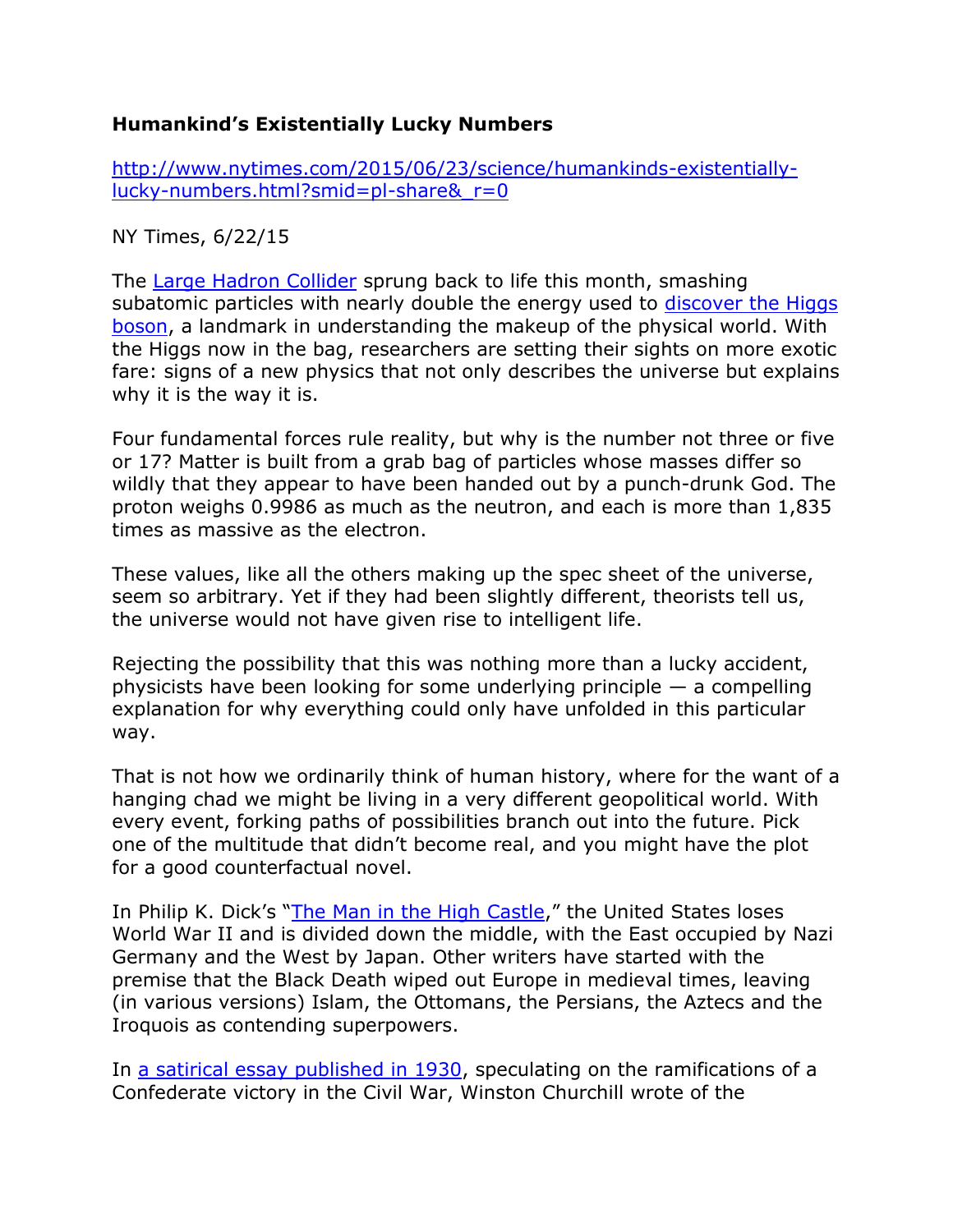fascination people have for "the tiny things, the sharp agate points, on which the ponderous balance of destiny turns."

With a slight suspension of disbelief, we can imagine what it would be like if John F. Kennedy had lived out his presidency. But physics isn't played that way: If a number called alpha, which governs the strength of electromagnetism, were infinitesimally larger or smaller, [stars could not](http://www.physicscentral.com/explore/action/constant.cfm)  [have formed,](http://www.physicscentral.com/explore/action/constant.cfm) leaving a lifeless void.

Alpha's value seems no more predictable than digits randomly spit out by a lottery machine: 0.0072973525698. One of the greatest mysteries of physics, the physicist [Richard Feynman](http://www.nytimes.com/1988/02/17/obituaries/richard-feynman-dead-at-69-leading-theoretical-physicist.html) called it, "a magic number that comes to us with no understanding by man."

Other values, like the mass of the Higgs, or the strength of the force that binds together the cores of atoms, appear to be just as finely tuned. Bump the dials just barely, and nothing like our universe could exist.

There are several ways to react to this existential dilemma. We can take a cue from the author [Douglas Adams](http://www.nytimes.com/2001/05/15/arts/douglas-adams-49-author-of-hitchhiker-s-guide-spoofs.html) and relish the idea that life, the universe and everything are a grand cosmic fluke. If the universal settings were slightly different, we wouldn't be here considering the mystery. This is a version of what has come to be called the "[weak anthropic principle](http://science.howstuffworks.com/science-vs-myth/everyday-myths/anthropic-principle.htm)."

Taking a more mystical turn are adepts of another doctrine: the strong anthropic principle. Drawing on a controversial interpretation of quantum theory, they propose an Escher-like symbiosis. The universe gives rise to conscious observers, who in turn conjure the universe into existence by the dint of their constant gaze.

Finally there are followers of a middle path, who seek to prove that the universe is not accidental but inevitable, with its set of defining numbers as constrained and mutually consistent as the solution to a Sudoku puzzle.

That was the goal of [string theory](http://topics.nytimes.com/top/news/science/topics/string_theory/index.html) when it rose to prominence three decades ago. The mathematics, with its extra dimensions and pretzel geometries, was so mesmerizing that the theory seemed almost certain to be true  $-$  a tightly woven description, when ultimately deciphered, of a universe just like our own.

Instead, string theory spiraled off in another direction, predicting a whole multitude of other universes, each with a different physics and each unobservable except for our own. Maybe some of the other universes have spawned different kinds of conscious beings, made from something other